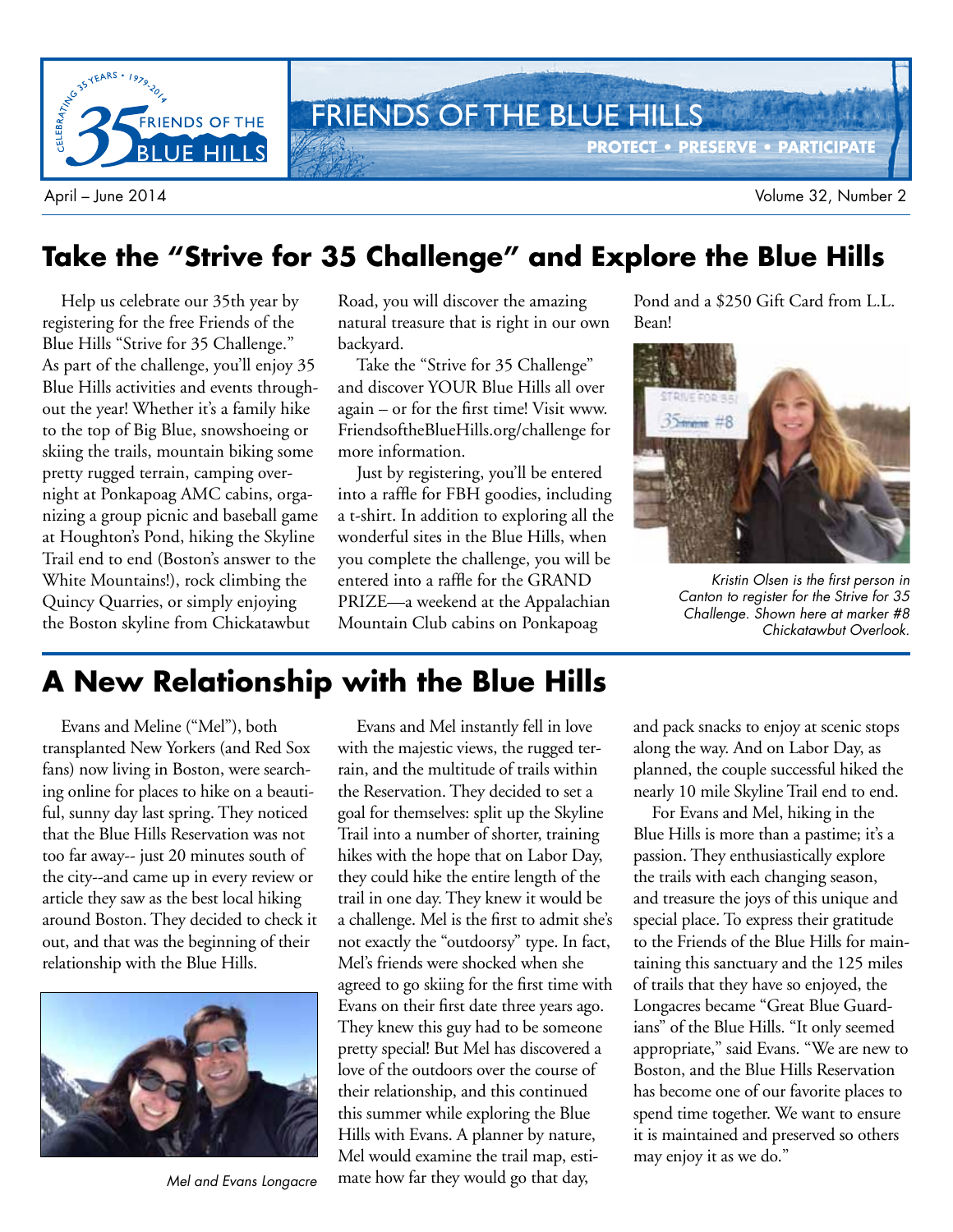# **The Blue Hills Are Part of Our Family**

### *By Thu-Hang Tran*

Our first son celebrated his ninth birthday hiking the Red Dot Trail with nine other boys. They ate birthday cake mid-way up to the Observatory, and I gave out flashlights at dusk as party favors when they came back down to the parking lot. The Blue Hills Reservation is one of the main reasons we moved to Milton twenty years ago, and hiking the Blue Hills has been a common theme in our family ever since. Introducing nature to our children is as important to us as teaching them how to say "Please" and "Thank you."

My daughter relished the special weekly time with Dad at the Discovering Nature Together class when our third child arrived sixteen years ago. He started "hiking" in my backpack carrier soon after and went on to crosscountry running because "the trails are

#### **Sign up for Monthly Giving and You May Win a \$250 Shopping Spree at LL Bean!**

If you love the Blue Hills and want to support the important work that Friends of the Blue Hills does to preserve and protect the Reservation, please consider becoming a **Blue Hills Sustainer.** By making a monthly donation to FBH, your tax deductible donation will provide a steady and reliable source of income for FBH and will ensure that your membership never lapses! Of course, you may stop the donations at any time by calling 781-828- 1805 or emailing us at info@friendsofthebluehills.org. **Even a small monthly donation will make a huge difference to our work.**

And when you enroll in our monthly giving program, you will be entered into a raffle for a \$250 gift certificate for LL Bean!

more interesting than the track." Starting them hiking at a young age makes the outdoors a natural part of their life, like homework or playdates. The common tip of 'driving your children' places to hear them talk can be modified to 'hiking with your children' to have insightful discussions enhanced by the delightful, changing sounds of the woods, depending on the seasons.

Our children now include hikes in our domestic and foreign travels. Although our knees sometimes groan trying to keep up with them as they march forward enthusiastically, singing Broadway musicals, we are gratified to have given them the gift of hiking since they were preschoolers. Now when the older ones come home to visit, we still reserve time to 'hike down our memory lane' in the beautiful Blue Hills!



Minh-Anh, Elly, and Jefferson Day of Milton enjoy a hike in the Blue Hills

| <b>YES! I want to protect the Blue Hills Reservation!</b>                                                                                                      |                                                                                                     |
|----------------------------------------------------------------------------------------------------------------------------------------------------------------|-----------------------------------------------------------------------------------------------------|
| $\Box$ Basic Membership – \$30<br>Hancock Hill Hero - \$100<br>$\Box$ Chickatawbut Champion - \$500<br>□ Other _____________________                           | $\Box$ Ponkapoag Protector - \$50<br>$\Box$ Skyline Steward - \$250<br>Great Blue Guardian -\$1,000 |
| Payment Frequency (Choose one)<br>$\Box$ Lump sum donation<br>Monthly donation of \$                                                                           |                                                                                                     |
| <b>Become a Sustainer:</b> $\Box$ Yes, have this gift renew automatically                                                                                      |                                                                                                     |
| $\Box$ I've enclosed a check made payable to Friends of the Blue Hills<br>$\Box$ Please charge my $\Box$ Mastercard $\Box$ Visa $\Box$ Discover<br>Card Number | Exp. date (MM/YY)<br>Card security code                                                             |
|                                                                                                                                                                |                                                                                                     |
|                                                                                                                                                                |                                                                                                     |
|                                                                                                                                                                |                                                                                                     |
|                                                                                                                                                                |                                                                                                     |
|                                                                                                                                                                |                                                                                                     |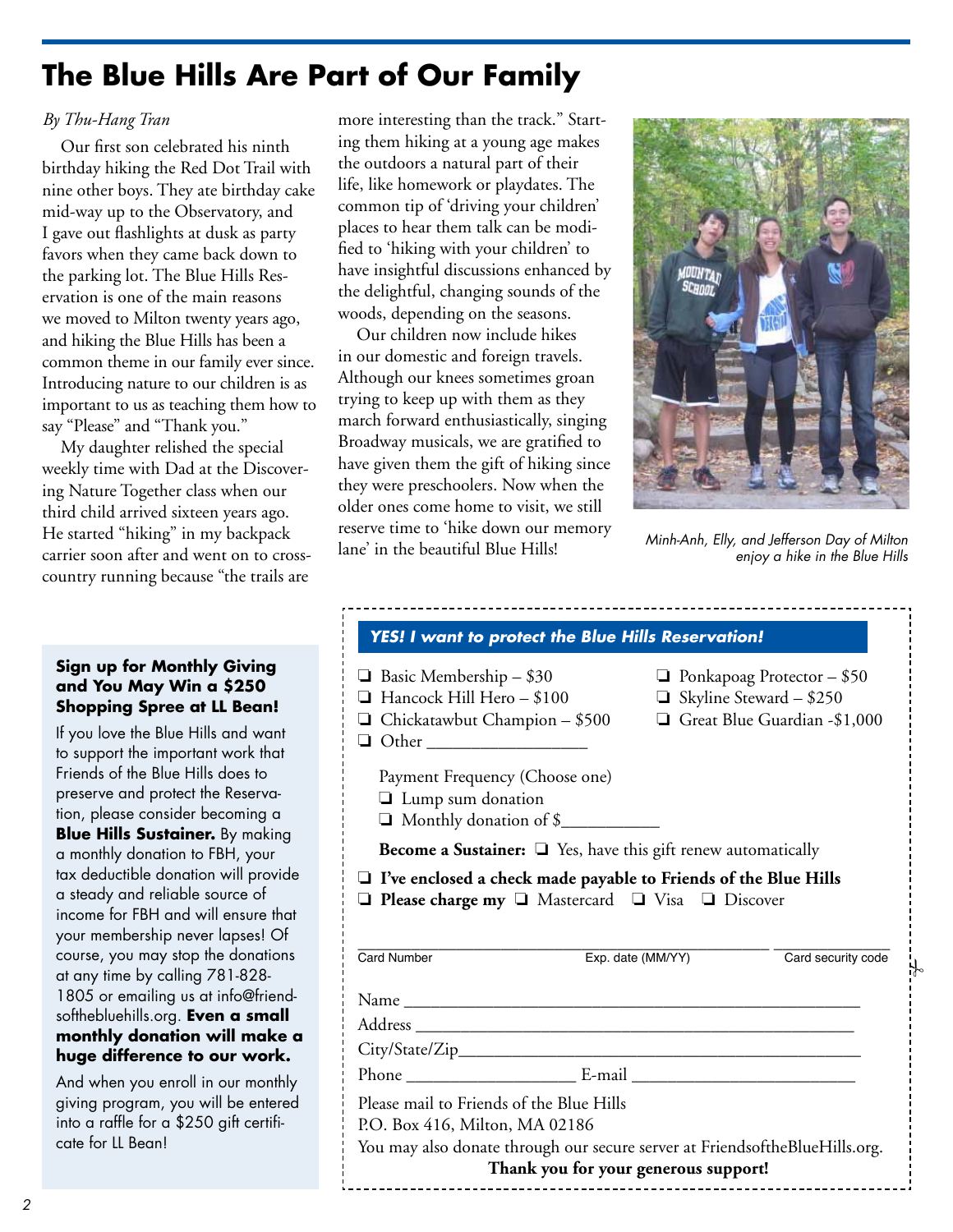# **Team Up with Friends of the Blue Hills to Green Up the Blue Hills! Sunday, June 8, 1-3:30 pm**



will be held on Sunday, June 8, from 1

All are invited to join the Friends of the Blue Hills for a spring festival of stewardship and fun! The annual Green Up

p.m.-3:30 p.m. at the Ponkapoag AMC Cabins. Volunteers will enjoy music, face painting, crafts and a scavenger hunt while helping with an essential task: pulling up invasive weeds that threaten the Blue Hills. Volunteers should park at Temple Beth David, 1060 Randolph St. in Canton. It is a

short, scenic walk from the parking lot to the cabins. The event is rain or shine, and while some gloves will be available for weeding, volunteers are encouraged to bring their own gardening gloves if they have them. Please RSVP to Greenup@FriendsoftheBlueHills.org or 617- 696-8248.



Friends of the Blue Hills kicked off its 35th Year at the First Day Hike at Houghton's Pond. Shown above are (left to right) Jack Beylea, Dave Beylea, Gregory Miller, Jackie Wilbur, Olivia Bussell, Liza Kabanova, Christine Miller, Emily Miller, Noah Chorniyak, and Gabrielle Jacobs. Dave Beylea is the owner of Jackrabbit Design, which created the 35th year logo for Friends of the Blue Hills.

### **Take a Hike!**

Be sure to check our website for the complete list of guided hikes April through June. The Department of Conservation and Recreation sponsors hikes of varying lengths and skill levels throughout the spring. The Friends of the Blue Hills also partners with the Appalachian Mountain Club on guided morning and evening hikes to explore the Reservation and discover nesting birds and scenic vistas. Visit www. FriendsoftheBlueHills.org/events for more information.

### **Do You Love the Blue Hills?**

#### **Why Not Help Maintain the Trails?**

From March through November, trail maintenance volunteers meet monthly to clear overgrown brush, remove downed tree limbs, and repair water channels to keep the trails clear and accessible for all. Training, tools and lunch are provided. Please visit our website for more details www.FriendsoftheBlueHills.org.

### **Remembering Anne S. Parker**

We were greatly saddened to learn that Anne S. Parker passed away in February. Anne lived next to the Blue Hills Reservation in Canton and was a long-time supporter of the Friends of the Blue Hills. She served on the FBH Board as Treasurer and Trustee for many years. She loved Ponkapoag Pond: walking around it, skating on it, and exploring the Boardwalk with her family and friends. Her kind spirit and gentle nature will be missed. In photo below, Anne (left) with her longtime friend and former FBH Trustee Kathy McDonald.

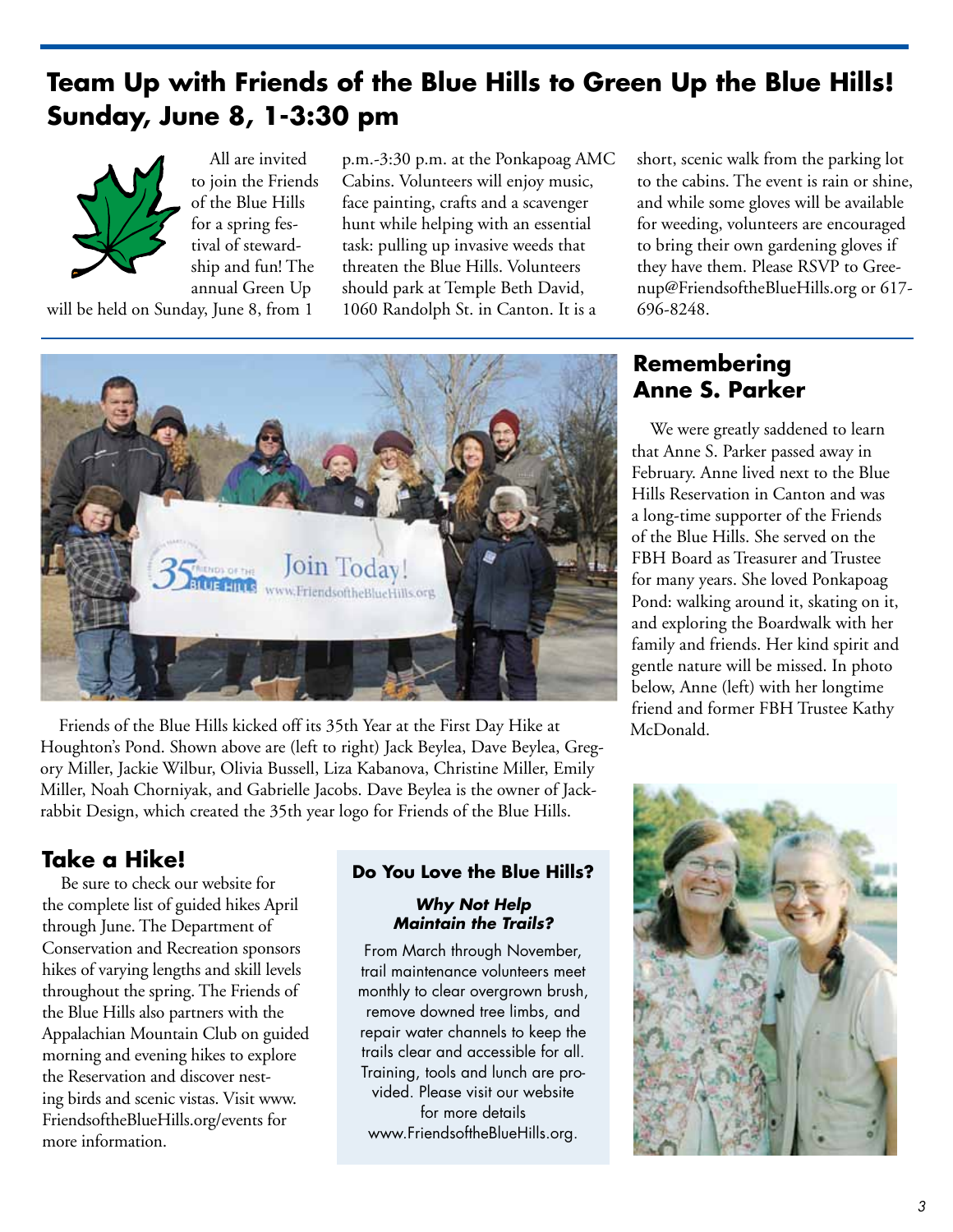# **Good Times Heat Things Up at Winter Fest!**

Over 200 people joined Friends of the Blue Hills for a night of music, chili tasting, skiing, hiking, crafts, and winter fun! Congratulations to **Queen Anne's Restaurant** in Canton, which took the top prize in the Winter Fest Chili Cook-off!

Special thanks to our other chili competitors: **G.H. Bents** of Milton and **The Fours** of Quincy.

And a big thank you to those businesses that helped make the Winter Fest a big success!

**Blue Hills Ski Area Blue Hills Brewery Doctors Express Food Should Taste Good Milton Marketplace Ocean Spray Songs For Ceilidh The Northface**



Judges who lent their taste buds in the Chili Cook-off were (left to right) Rep. Bruce Ayers, Milton Police Chief Richard Wells, Colleen Parker of Northface-Braintree, FBH Executive Director Judy L. Jacobs, Rep. Walter Timilty, Liz Ryan of the Canton Cultural Council, Jeremy Comeau of the Canton Planning Board, and Paul Meoni of the Randolph Town Council. Not pictured are Arthur Goldstein of the Randolph Town Council and Sen. Brian Joyce.

### **Is the Blue Hills in Your Will?**



Photo by Tiffany Mohamed, Canton

Most people don't have wills, even though creating a will or trust is a relatively simple legal procedure and will protect your assets for family and loved ones. Please consider making a will and including in it a gift to the Friends of the Blue Hills. It is one of the most meaningful ways you can help us protect the Blue Hills for future generations.



John Lattuca from Blue Hills Brewery served up some beer from their Canton microbrewery.

Send us your photos and news! Like us on Facebook and follow us on Twitter @FriendBlueHills!

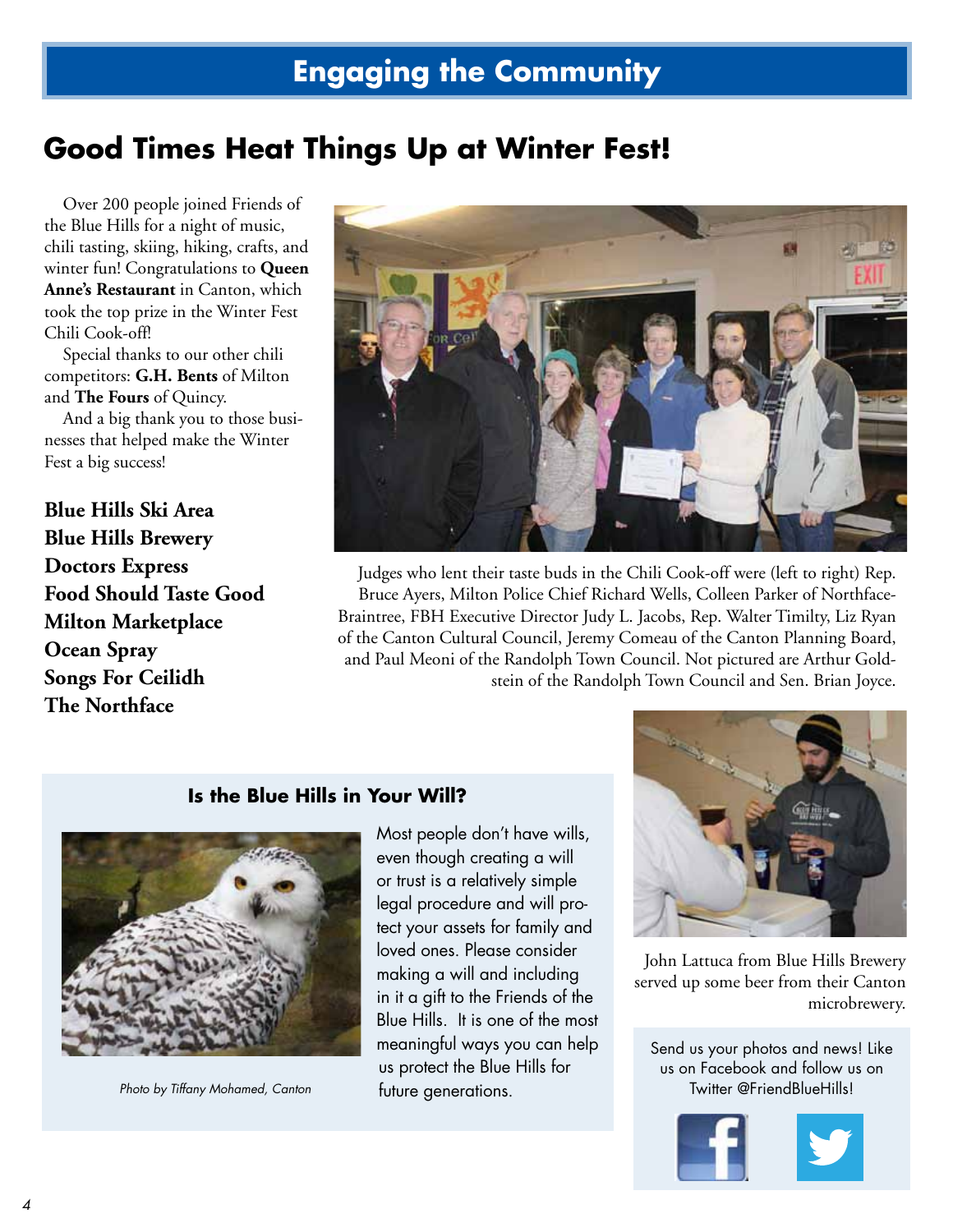# **Engaging the Community**



Michael Power from Milton with kids Lucus Ortiz from Quincy, Jack and Michael Lydon from Milton, and Mateo Ortiz (Quincy).



Rick Sampson from Queen Anne's Restaurant in Canton and Senator Brian A. Joyce with the popular vote award.



The Northface employees Patty Grawzis from Quincy and Colleen Parker from Randolph.

### **Help us Plan our 35th Birthday Party!**

Friends of the Blue Hills was founded in 1979, so we are celebrating our 35th year in 2014! Please help us plan a very special annual celebration this fall.

If you are able to help, please email Anne@FriendsoftheBlueHills.org.



Kerri Elliot and Carol Gregory from Doctors Express in Braintree were on hand to put fake casts on kids who wanted to know how it felt.



Mark Chella of Quincy with his son Jack enjoy the Irish music and chili.

The Friends of the Blue Hills newsletter is produced four times a year.

**Editors:** Anne Comber, Judy Jacobs, Barbara Kirby

#### **Layout:** Owen Hartford

Visit us on the web at www.FriendsoftheBlueHills.org or call 781-828-1805 for membership, maps and schedule information. P.O. Box 416, Milton, MA 02186